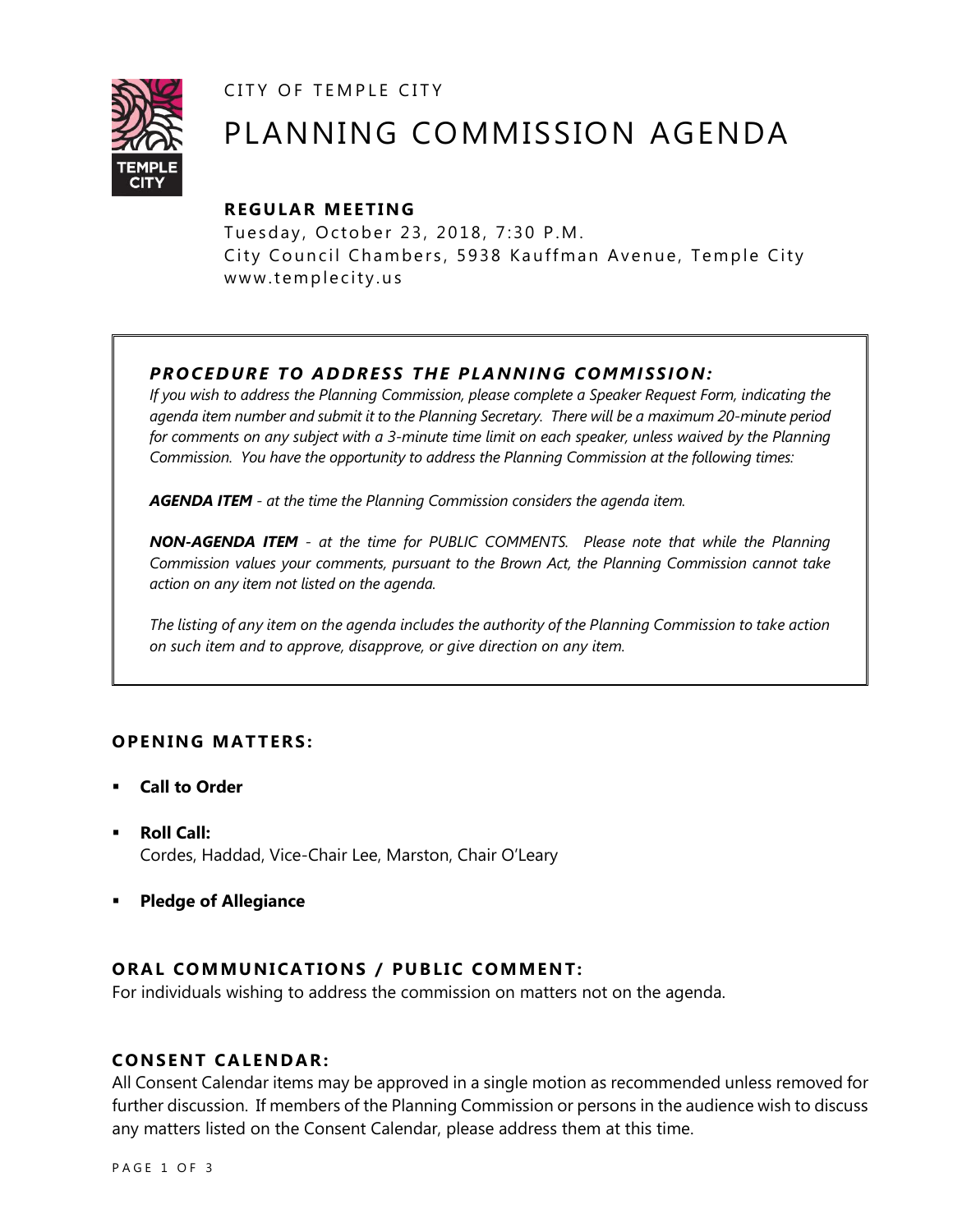**1.** [Planning Commission Minutes September 11, 2018](http://www.ci.temple-city.ca.us/DocumentCenter/View/11093/PCM-0911)

#### **WORKS HOP:**

**2. File: PL 18-1198** [Zoning Code Update](http://www.ci.temple-city.ca.us/DocumentCenter/View/11094/PL-18-1198)

| <b>Workshop Topic</b> | Zoning Code Update - Draft Revisions of Various Articles                                                                                              |
|-----------------------|-------------------------------------------------------------------------------------------------------------------------------------------------------|
| Address:              | Citywide                                                                                                                                              |
| Recommendation:       | 1. Receive staff's presentation<br>2. Ask questions of staff<br>3. Take public comment<br>4. Provide direction to staff on amendments to the Articles |
| Project Planner:      | Scott Reimers, Planning Manager<br>sreimers@templecity.us                                                                                             |

#### **D ISCUSSION ITEMS : NONE**

#### **FUTURE AGENDA ITEMS AND REPORTS:**

**3. Planning Manager's Report** Update on current projects and future agenda items.

#### **4. Comments from Commissioners**

#### **ADJOU RNMENT:**

**5.** Adjourn to the Planning Commission Meeting of October 23, 2018 at 7:30 p.m., City Council Chambers, Civic Center, 5938 Kauffman Avenue, Temple City.

If you wish to appeal any decision of the Planning Commission, you must do so within fifteen (15) days of the Planning Commission action. Please contact the Community Development Department for information regarding the appeal process.

If you challenge any action of the Planning Commission in court, you may be limited to raising only those issues you or someone else raised at the public hearing described in this notice, or in written correspondence delivered to the Planning Commission at, or prior to, the public hearing.

A copy of the Planning Commission agenda packet, staff reports and supporting documents and any materials related to an item on this Agenda submitted to the Planning Commission after distribution of the agenda packet are available for review by the public in the Community Development Department located at Temple City City Hall, 9701 Las Tunas Drive. City Hall office hours are 7:30 a.m.